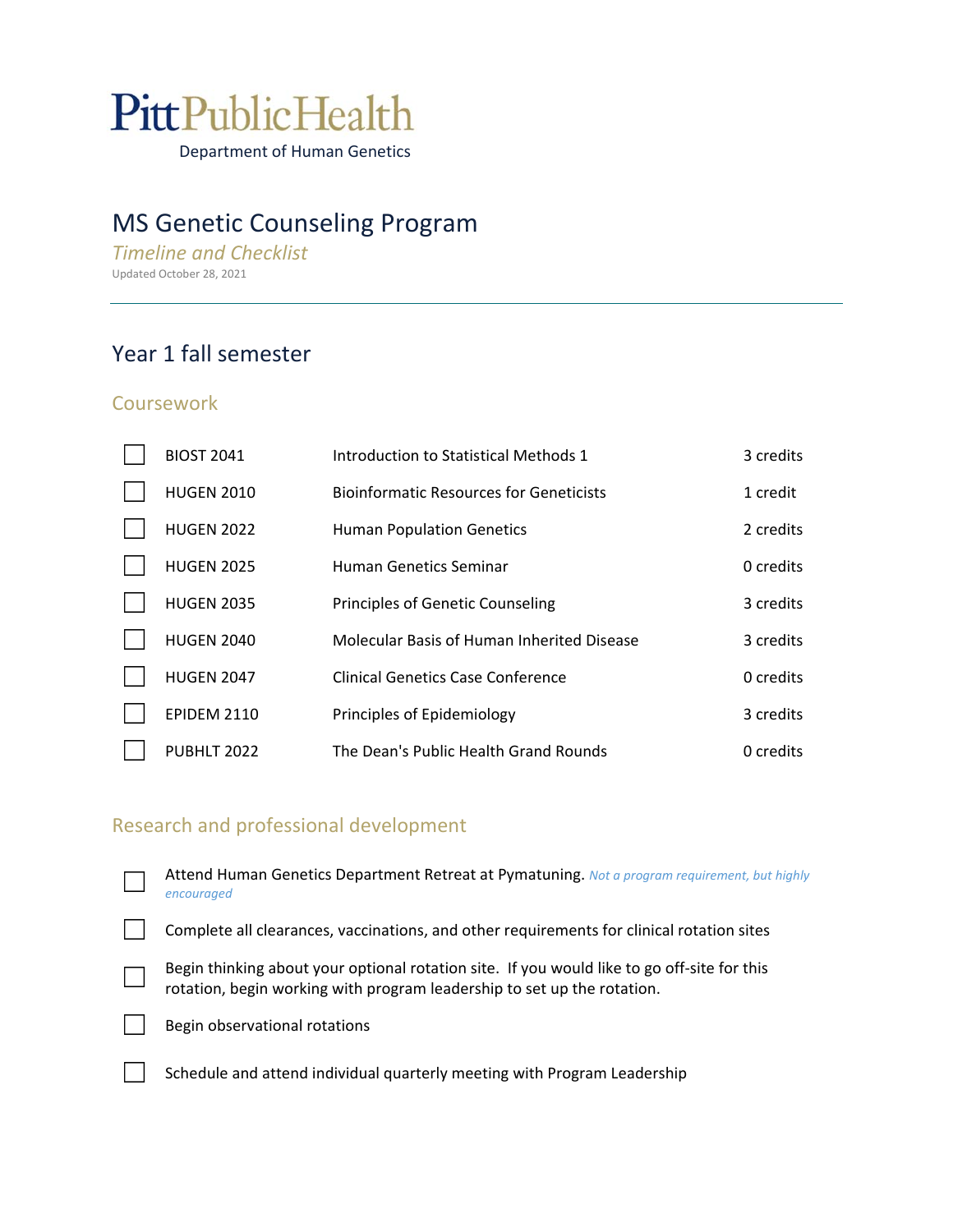| Attend Genetic Counseling Leadership Seminar                                               |                                                                                                                                         |  |  |
|--------------------------------------------------------------------------------------------|-----------------------------------------------------------------------------------------------------------------------------------------|--|--|
|                                                                                            | Begin to develop ideas for your thesis project by speaking with program leadership, research<br>mentors, faculty, and previous students |  |  |
| Begin/continue working on the online embryology modules                                    |                                                                                                                                         |  |  |
| Complete the following CITI research training modules available at www.citi.pitt.edu/citi/ |                                                                                                                                         |  |  |
|                                                                                            | Conflicts of Interest                                                                                                                   |  |  |
|                                                                                            | Responsible Conduct of Research                                                                                                         |  |  |
|                                                                                            | Human Subjects Research                                                                                                                 |  |  |

□ Animal Research (if applicable)

# Year 1 spring semester

## **Coursework**

| <b>HUGEN 2025</b> | <b>Human Genetics Seminar</b>                                | 0 credits |
|-------------------|--------------------------------------------------------------|-----------|
| <b>HUGEN 2032</b> | <b>Genetic Techniques</b>                                    | 2 credits |
| <b>HUGEN 2038</b> | <b>Intervention Skills for Genetic Counselors</b>            | 3 credits |
| <b>HUGEN 2039</b> | <b>Risk Calculation for Genetic Counseling</b>               | 1 credit  |
| <b>HUGEN 2047</b> | <b>Clinical Genetics Case Conference</b>                     | 0 credits |
| <b>HUGEN 2052</b> | <b>Ethical Issues in Clinical and Public Health Genetics</b> | 0 credits |
| <b>HUGEN 2060</b> | <b>Chromosome Structure and Functions</b>                    | 2 credits |
| <b>HUGEN 2061</b> | <b>Cancer Genetic Counseling</b>                             | 1 credit  |
| <b>HUGEN 2090</b> | <b>Genetics of Complex Disease I</b>                         | 2 credits |
| <b>HUGEN 2091</b> | <b>Genetics of Complex Disease II</b>                        | 1 credit  |
| PUBHLT 2022       | The Dean's Public Health Grand Rounds                        | 0 credits |
| PUBHLT 2011       | <b>Essentials of Public Health</b>                           | 3 credits |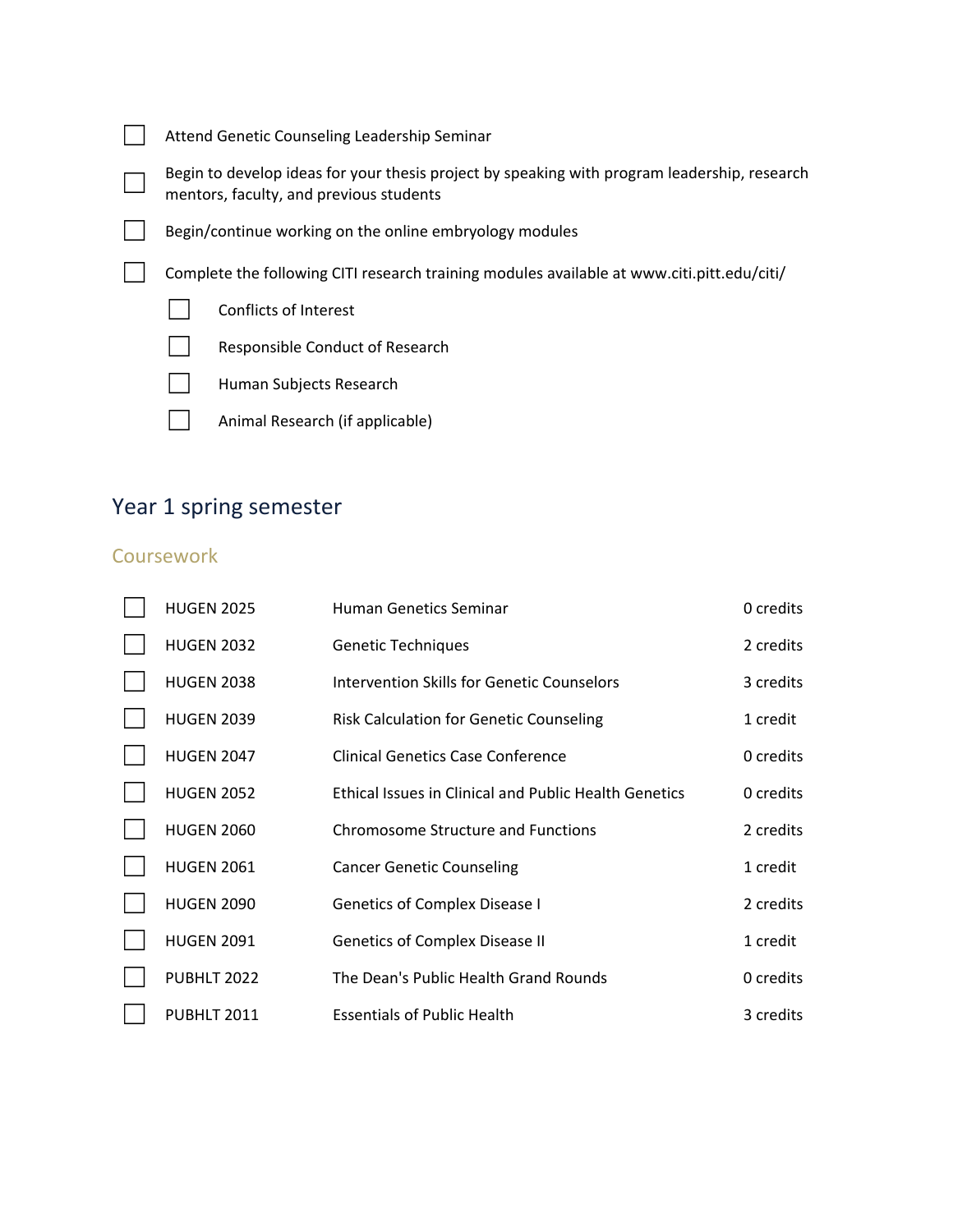## Research and professional development

| $\Box$ Decide on your optional rotation site |
|----------------------------------------------|
|----------------------------------------------|

| Complete observational rotations                                      |                                   |
|-----------------------------------------------------------------------|-----------------------------------|
|                                                                       | Prenatal                          |
|                                                                       | Pediatric                         |
|                                                                       | Cancer                            |
|                                                                       | <b>Cystic Fibrosis Clinic</b>     |
|                                                                       | <b>Muscular Dystrophy Clinic</b>  |
|                                                                       | Finalize your thesis project plan |
|                                                                       | Complete Embryology modules       |
| Schedule and attend individual quarterly meeting with Robin & Andrea. |                                   |

## Year 1 summer semester

#### Research and professional development

|  | Research and Professional Development Summer Series |  |
|--|-----------------------------------------------------|--|
|--|-----------------------------------------------------|--|

| Meet with Pitt Public Health Career Services and write resume and cover letter template |
|-----------------------------------------------------------------------------------------|
|-----------------------------------------------------------------------------------------|

- Begin clinical rotations
- Finalize MS Thesis Committee
- ◯ Complete the MS Thesis Project Summary Form
	- Begin writing the literature review chapter of the thesis document
	- ☐ Obtain IRB approval (or IRB indication that IRB approval not needed) for thesis project
	- Hold a meeting with all MS Thesis Committee Members
- □ Schedule and attend individual quarterly meeting with Program Leadership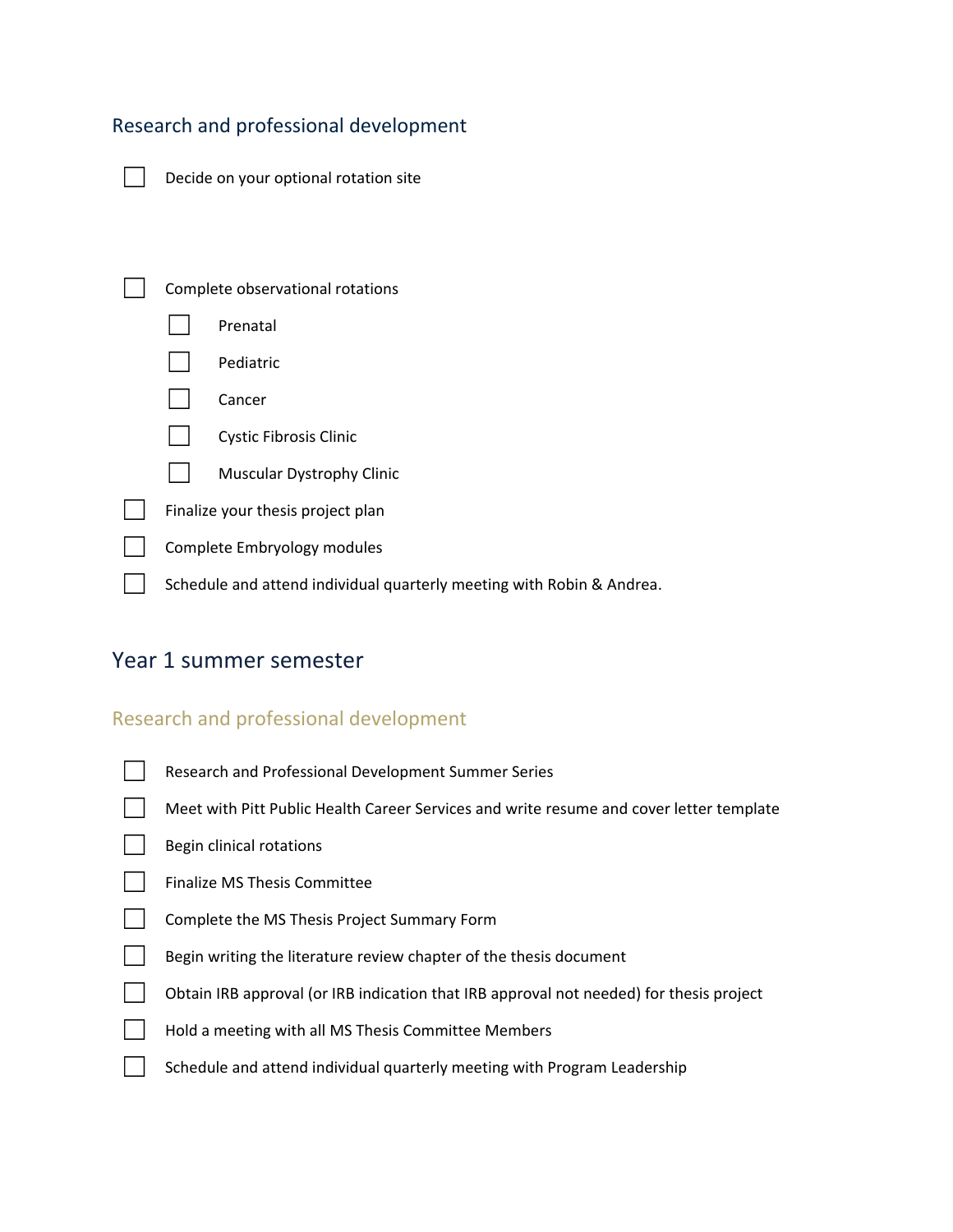## Year 2 fall semester

#### **Coursework**

| <b>HUGEN 2036</b> | Genetic Counseling Internship            | 4 credits  |
|-------------------|------------------------------------------|------------|
| <b>HUGEN 2047</b> | <b>Clinical Genetics Case Conference</b> | 0-1 credit |

### Research and professional development



## Year 2 spring semester

#### **Coursework**

| <b>HUGEN 2036</b> | <b>Genetic Counseling Internship</b>     | 4 credits  |
|-------------------|------------------------------------------|------------|
| <b>HUGEN 2047</b> | <b>Clinical Genetics Case Conference</b> | 0-1 credit |

## Research and professional development



☐ Schedule and attend individual quarterly meeting with Program Leadership